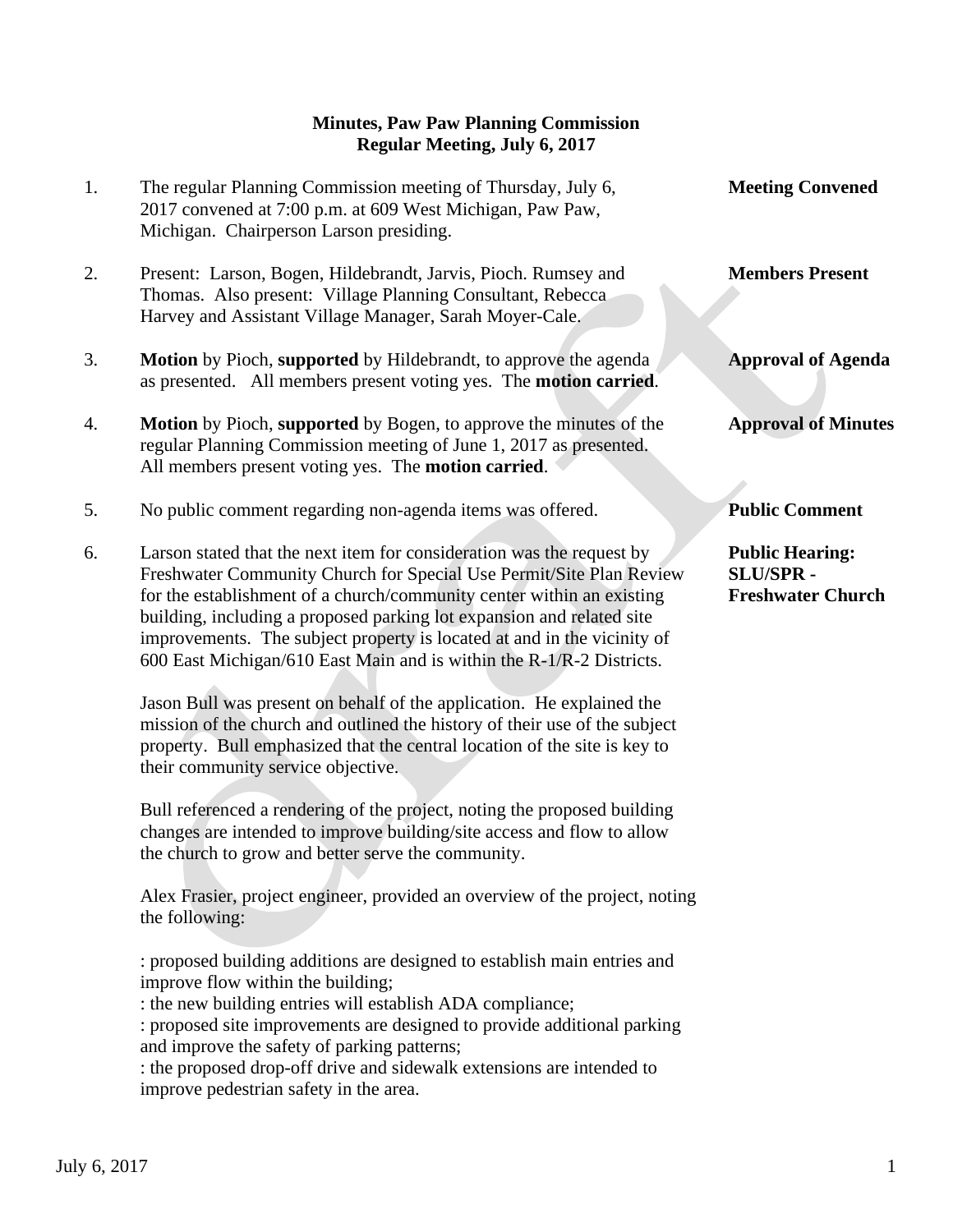In response to Commission questions, Frasier confirmed that 100 parking spaces exist on the building site and that the parking lot expansion will provide an additional 57 spaces. He added that the additional parking spaces will assist in reducing the on-street parking that currently occurs on Sunday mornings.

 No public comment was offered on the matter and the public comment portion of the public hearing was closed.

 The Commission proceeded with a review of the proposal pursuant to Sections 42-366 and 42-367 (8) and noted the following:

 : the proposed building/site improvements will not result in a major change to the appearance of the building or property;

 : the additional sidewalk and landscaping will be consistent with the development of the surrounding properties;

 : though classified in the Master Plan as a residential area, the presence of the bus garage on nearby property was noted;

: the public services and facilities serving the site are adequate;

 : the proposal meets the Special Use standards applicable to a 'church' set forth in Section 42-367 (8);

 : the proposed 'future drive' is not being presented for approval at this time;

 : building height and setbacks for the proposed building additions, existing/proposed outdoor lighting, and existing/proposed fencing and landscaping elements should be detailed further for approval.

 Bogen questioned if Section 42-404 (4) allows for the proposed 57-space parking lot to be located off site of the church facility. The Commission noted that the proposal complies with Section 42-404 (6) – Parking Areas in Residential Zones. Confirmation that the proposed parking lot complies with Section 42-404 is required.

 **Motion** by Thomas, **supported** by Rumsey, to grant Special Use Permit for the proposed establishment of a church/community center within an existing building, including a proposed parking lot expansion and related site improvements, located at and in the vicinity of 600 East Michigan/610 East Main, based upon a finding of compliance with the Special Use Permit Criteria set forth in Section 42-366 and the Special Use Permit Standards applicable to a 'church' set forth in Section 42-367 (8), and conditioned upon confirmation that the proposed 57-space parking lot complies with Section 42-404. All members present voting yes. The **motion carried**.

 **Motion** by Pioch, **supported** by Jarvis, to recommend Village Council approval of the Site Plan for the proposed establishment of a church/community center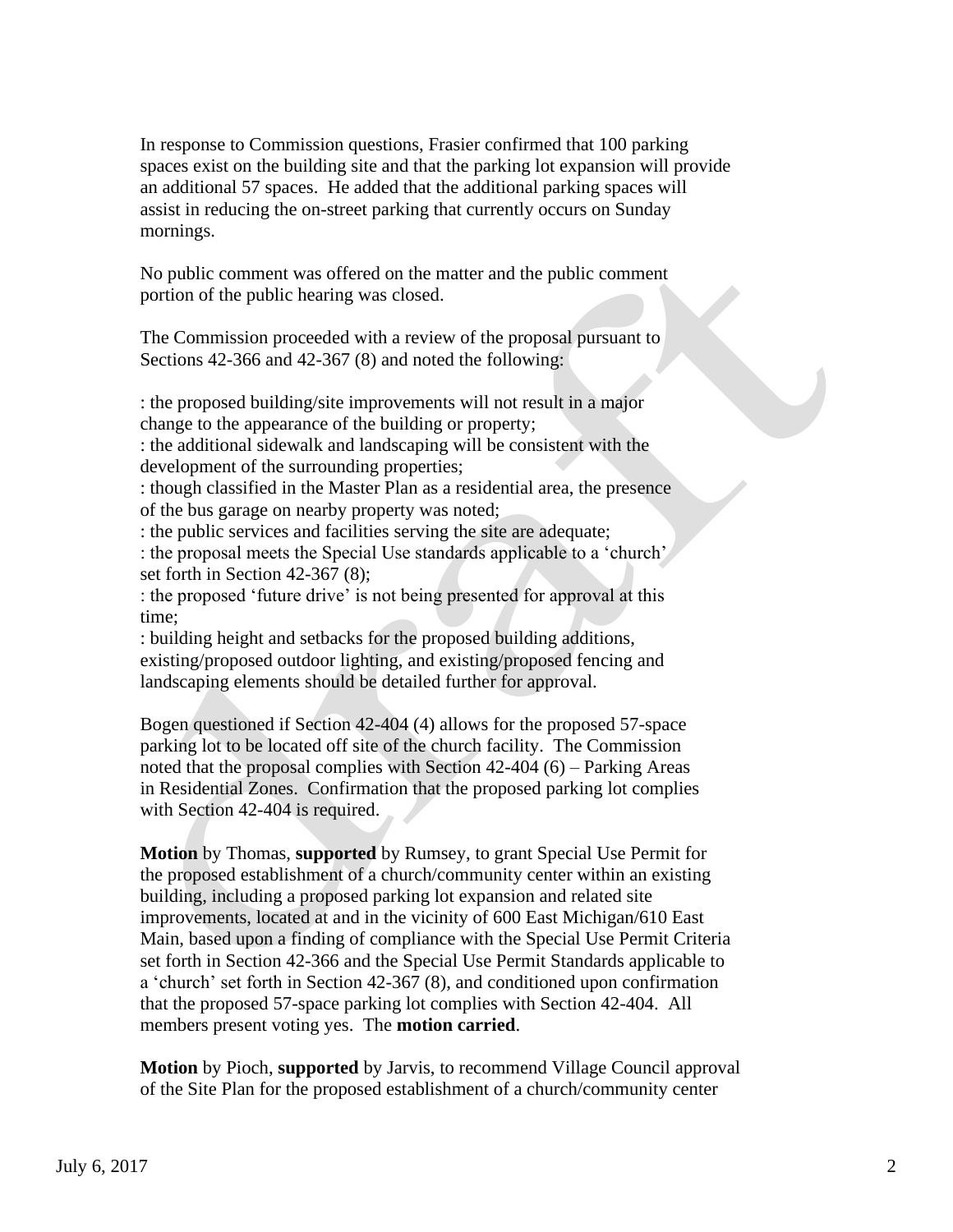within an existing building, including a proposed parking lot expansion and related site improvements (Freshwater Church), based upon a finding of compliance with the Site Plan Review Criteria set forth in Section 42-402, and subject to the following conditions:

- 1. Compliance with building height and setback requirements applicable to the proposed building additions.
- 2. Establishment of the proposed parking lot screening (fencing; existing vegetation) along the east, west and south boundaries of the 0.7 acre site proposed for parking lot development.
- 3. Demonstration of compliance with outdoor lighting requirements set forth in Section 42-405.
- 4. Fire Department review/approval.
- 5. Village Department of Public Works review/approval of utility extensions/connections and the proposed method of storm water disposal.
- 6. Proposed signage shall comply with the applicable provisions of Article VI and shall be reviewed/approved through the permit process.
- 7. Compliance with all applicable Federal, State and Local codes/ordinances.

The **motion carried 6 to 1**, with Bogen dissenting.

7. Larson stated that the next item for consideration was the request by **Public Hearing:** Van Buren County (Building & Grounds Department) for Special Use **SLU/SPR -** Permit/Site Plan Review for a proposed storage building pursuant to **Van Buren County**  Section 42-123, Zoning Ordinance. The subject property is located at 753 Hazen Street and is within the R-1 District.

A representative of the application was not present.

 No public comment was offered on the matter and the public comment portion of the public hearing was closed.

 The Commission proceeded with a review of the proposal pursuant to Sections 42-366 and noted the following:

 : the proposed 32 ft x 64 ft storage building represents an additional storage building on the site; no building demolition is proposed; : building elevations have not been provided to demonstrate building height or design;

: the building is proposed for storage;

: plans for the shipping containers currently stored outdoors on the site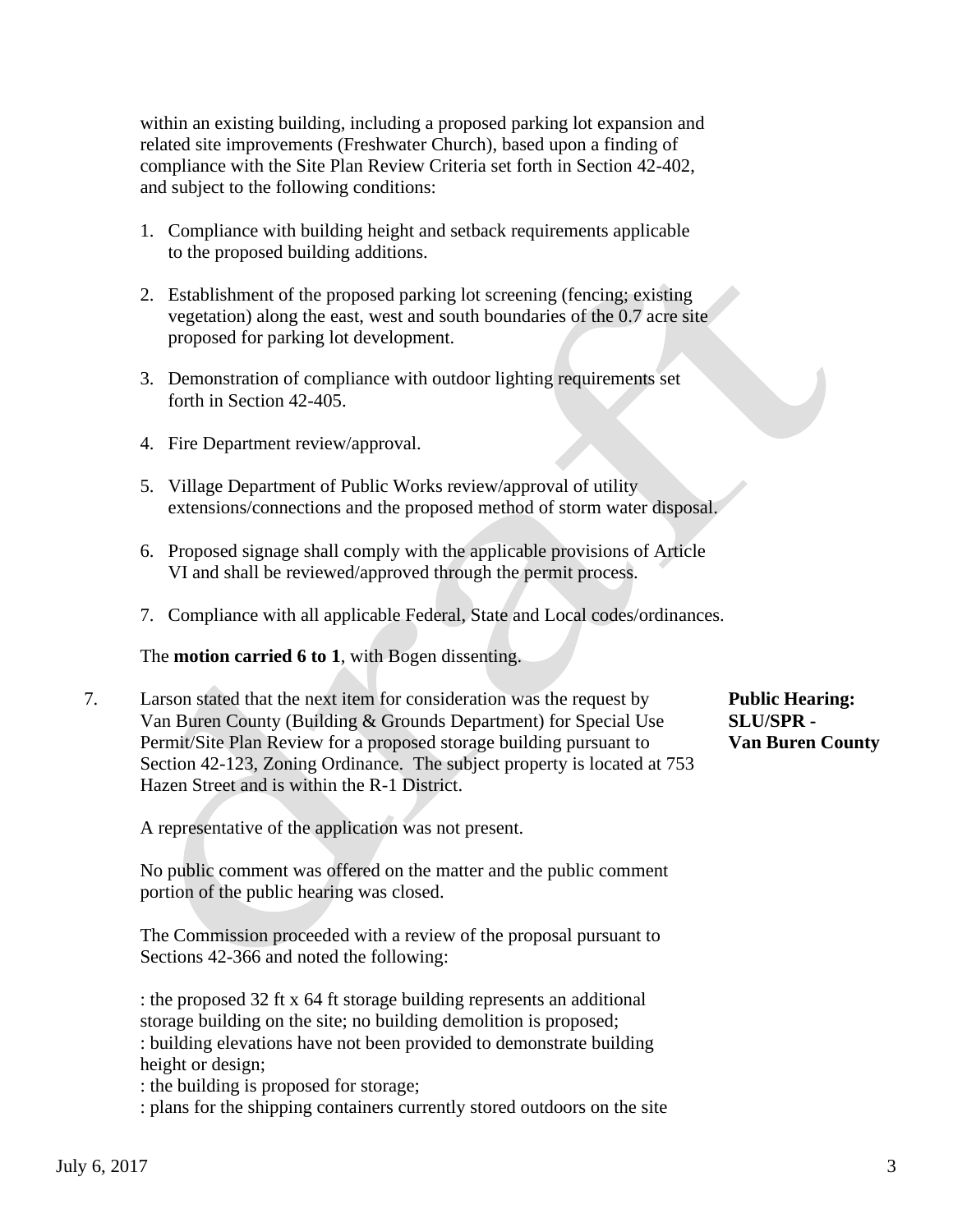are unknown; : the existing fence along the south property line does not provide adequate screening;

: the public services and facilities serving the site are adequate;

 **Motion** by Pioch, **supported** by Thomas, to grant Special Use Permit for the proposed 32 ft x 64 ft storage building for Van Buren County Building & Grounds Department to be located at 753 Hazen Street, based upon a finding of compliance with the Special Use Permit Criteria set forth in Section 42-366. All members present voting yes. The **motion carried**.

 **Motion** by Pioch, **supported** by Rumsey, to recommend Village Council approval of the Site Plan for the proposed storage building for Van Buren County Building & Grounds Department to be located at 753 Hazen Street, based upon a finding of compliance with the Site Plan Review Criteria set forth in Section 42-402, and subject to the following conditions:

- 1. Compliance with applicable building height requirements.
- 2. Fencing along the south property line shall comply with Section 42-405 (c) – *Fences*.
- 3. Establishment of screening in compliance with Section 42-405 (b) along the south property line, extending west from Hazen Street to the west end of the proposed storage building.
- 4. Any proposed outdoor lighting shall comply with Section 42-405 (a).
- 5. Extension of a sidewalk along Hazen Street, the width of the subject property, in compliance with the Village of Paw Paw Sidewalk Ordinance.
- 6. Village Fire Department review/approval.
- 7. Village Department of Public Works review/approval of the proposed method of storm water disposal.
- 8. Compliance with all applicable Federal, State and Local codes/ordinances.
- 8. Larson stated that the next item for consideration were the proposed **Public Hearing:** amendments of the Zoning Ordinance associated with the establishment **Waterfront** of the Waterfront Overlay District. **Overlay District**

 Larson noted that the public comment portion of the public hearing was held at the June 1, 2017 Planning Commission meeting, however, it was agreed that additional public comment would be received at this meeting given the presence of four (4) interested Village residents. Larson read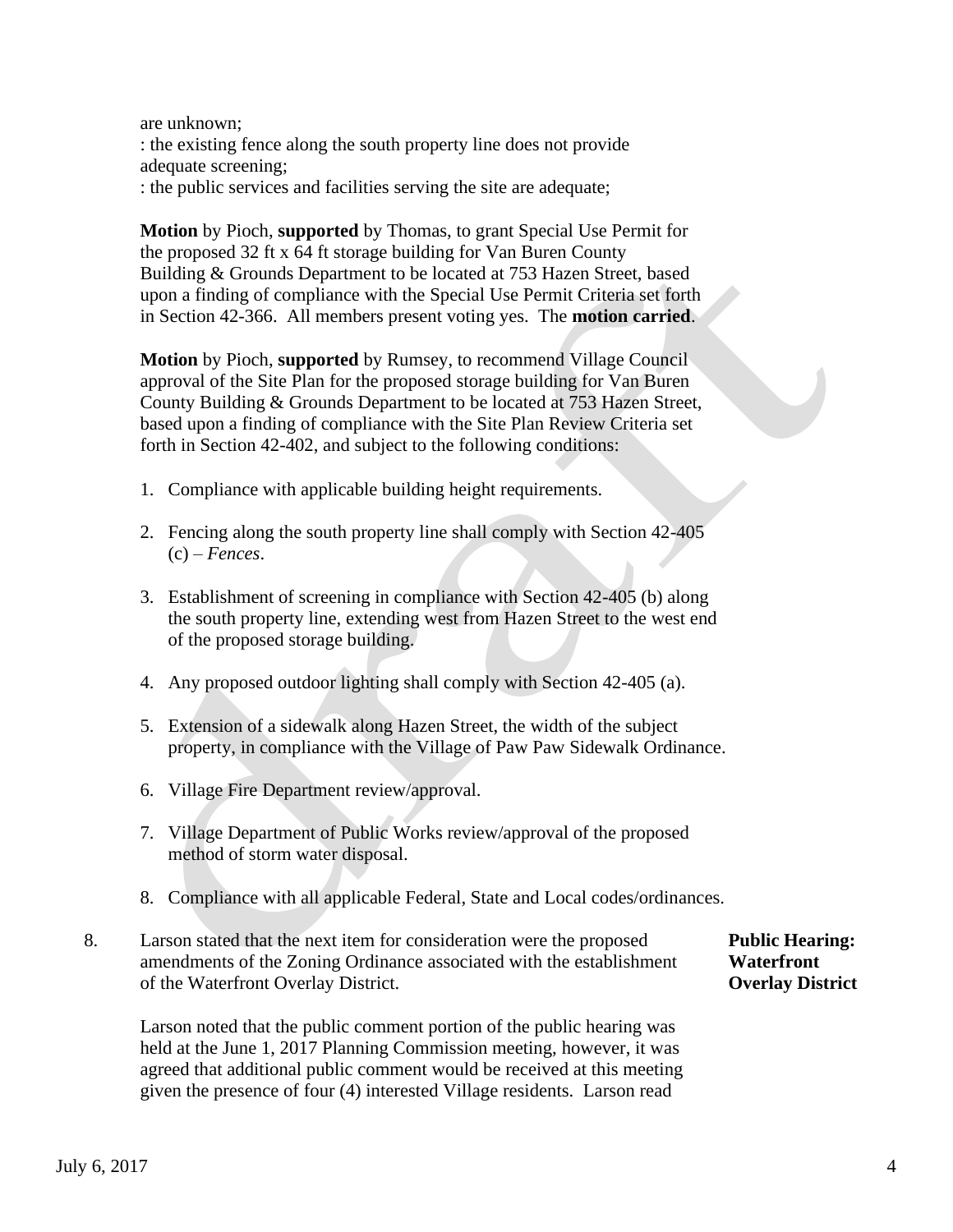into the record correspondence received from Dale Wills and Ron Bartlett noting their objections to the proposed amendments.

 The Commission then proceeded with a review of the draft Waterfront Overlay District. The following was noted:

*Purpose* – no objections noted; no modifications suggested

*Applicability* – no objections noted; no modifications suggested

*Definitions* – no objections noted; no modifications suggested

*Development Requirements*:

*Allowed Uses* – no objections noted; no modifications suggested

*Dimensional Requirements* – the 35% lot coverage standard represents an existing Zoning Ordinance standard; the 35 ft waterfront setback requirement represents an increase in the existing 30 ft waterfront setback requirement

*Shoreline Vegetative Buffer* – this proposed standard has received the most resistance; the following objections have been voiced:

- takes up too much land area on small lots;
- is not an effective way to improve/protect water quality;
- will be difficult to enforce:
- who decides what can be planted in the buffer area;
- no support for a mandate . . only for education efforts

 Lengthy discussion ensued regarding the vegetative buffer requirements and the input received to date. It was agreed that research shows that the proposed 15 ft vegetative buffer width is considered a minimum . . and that Michigan recommends a greater width to be effective. It was further noted that the proposed text provides clarity as to what constitutes 'natural vegetative cover', which includes all natural vegetation except a lawn. Commission members further referenced the numerous 'buffer strip' examples that were presented at the June meeting demonstrating ease of compliance and effectiveness in shoreline protection. Moyer-Cale reminded that the Conservation District will also provide assistance on recommended plants.

 The Commission noted that the proposed Waterfront Overlay District primarily reinforces the lot coverage and shoreline setbacks that already exist; provide better use restrictions; and establish minimum parameters and some guidance for shoreline development that will manage storm water discharge, minimize shoreline erosion, improve water quality, and protect/increase the value of